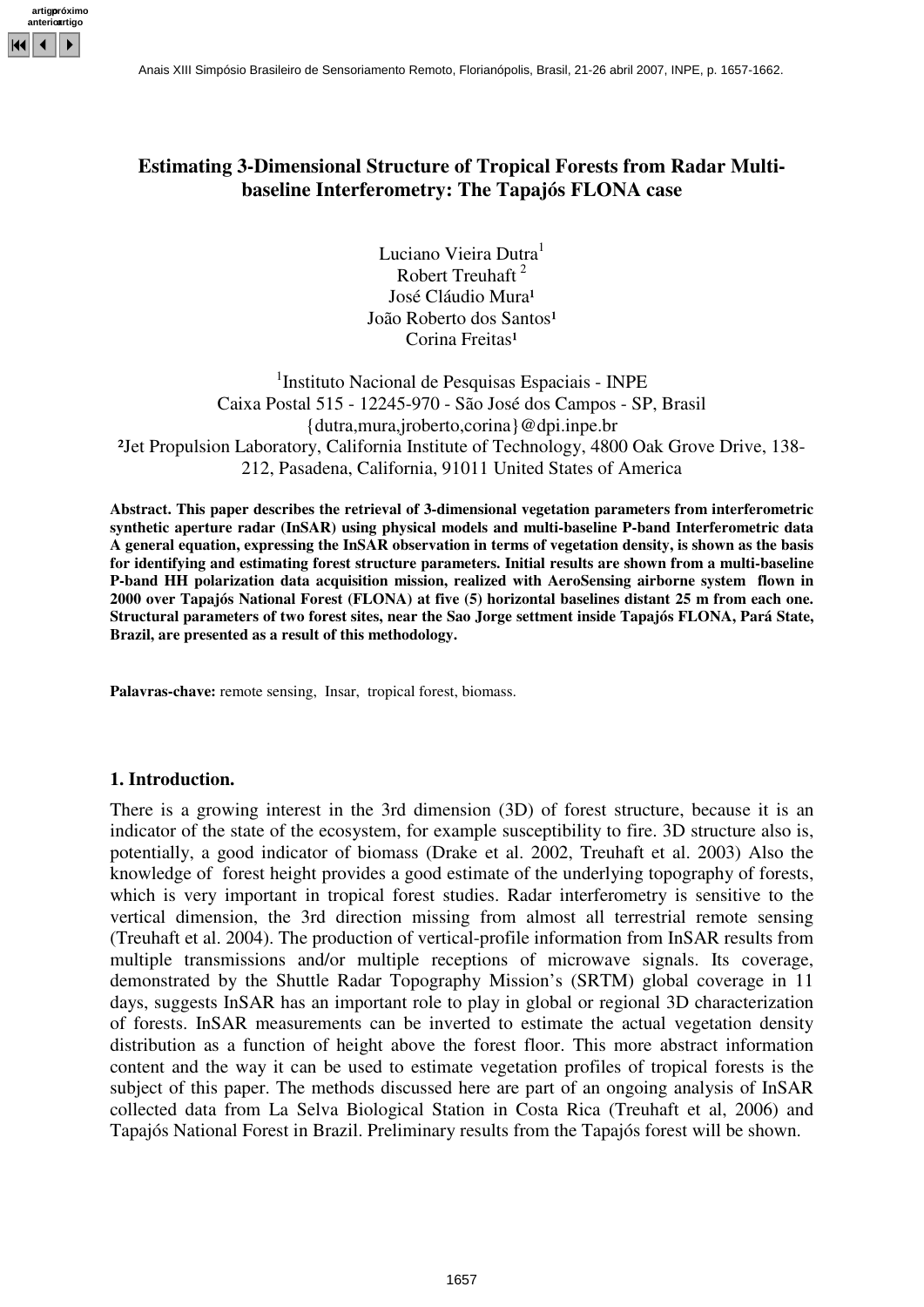#### **1.1 The theoretical InSAR Observation.**

The InSAR observation, called the complex cross correlation, is given by the **Equation 1,** where  $E_1$  and  $E_2$  are the electromagnetic fields received at the ends of the interferometer, which consists of two antennas, receiving back the radar emission emitted for, at least, one antenna distant of each other from a distance called the baseline B. (Treuhaft et al,1996)

$$
\gamma = \frac{\langle E_1 E_2^* \rangle}{\sqrt{\langle E_1^2 \rangle} \sqrt{\langle E_2^2 \rangle}} = \frac{\sum_{j=1}^N E_{1,j} E_{2,j}^*}{\sqrt{\sum_{j=1}^N E_{1,j}^2 \sqrt{\sum_{j=1}^N E_{2,j}^2}}}
$$
(1)

The cross correlation, which is the numerator of **Equation 1**, for a vegetation volume, explicitly written as function of baseline B, wavelength  $\lambda$ , and incidence angle  $\theta_0$ , depends on vegetation density as in **Equation 2:**

$$
cross\,\,cor(B,\lambda,\theta_0) \propto e^{i\phi(z_0)\frac{h_y}{\int dz'}\,e^{-i\alpha_z(B,\lambda,\theta_0)z'}}\,\,\rho(z)\Big\langle f^2(z')\Big\rangle\,\exp\left[\frac{-2}{\cos\vartheta_0}\int\limits_{z'}^{h_y}dz'\,\,\sigma_x(z')\right] \,\,(2)
$$

This equation, from Treuhaft et al. 1996, is normalized by *cross*  $cor(B=0, \lambda, \theta_0)$  to calculate the complex coherence of **Equation 1**. The brackets indicate an average over scatterer type branches, leaves, trunks—signifying an average scatterer strength as a function of height above the ground. In (2),  $\alpha_z$  is the derivative of interferometric phase with respect to height above the ground. The interferometric phase at a given height above the ground, the arctangent of the first term in the integrand of (2), is proportional to the pathlength difference of scatterers (the forest volume is composed of elementary scatterers, which bounce back the radar emissions) at that height. The next 2 terms  $\rho(z) < f^2$  determine the brightness of the vegetation at height z, with  $\rho(z)$  being the number of scatterers per unit volume at z and <  $f^2$ > the average brightness of a scatterer. The last exponential accounts for attenuation of the waves propagating forward or backward in the medium.  $\sigma_x(z)$  is the extinction coefficient at z and is also proportional to  $\rho(z)$ . The main physical assumption in **Equation 2** is waves in the forest propagate similarly to those in a uniform slab of material, without multiple complex interactions between the various forest components. A heuristic description of **Equation 2** can be found in Treuhaft et al. (2006).

#### **1.2 Estimating Forest Profiles from the InSAR Observations.**

In the estimation of vegetation density profiles, which is usually taken to mean leaf area density, three assumptions are made. The first regards the quantity  $\rho(z) < f^2(z)$ . We have made the assumption that 1) it is the variation in the scatterer number density with height,  $\rho(z)$ , that is directly proportional to vegetation density profiles. The second assumption is that 2) the brightness per scatterer  $\langle f^2(z)\rangle$  does not depend significantly on height. Biophysically,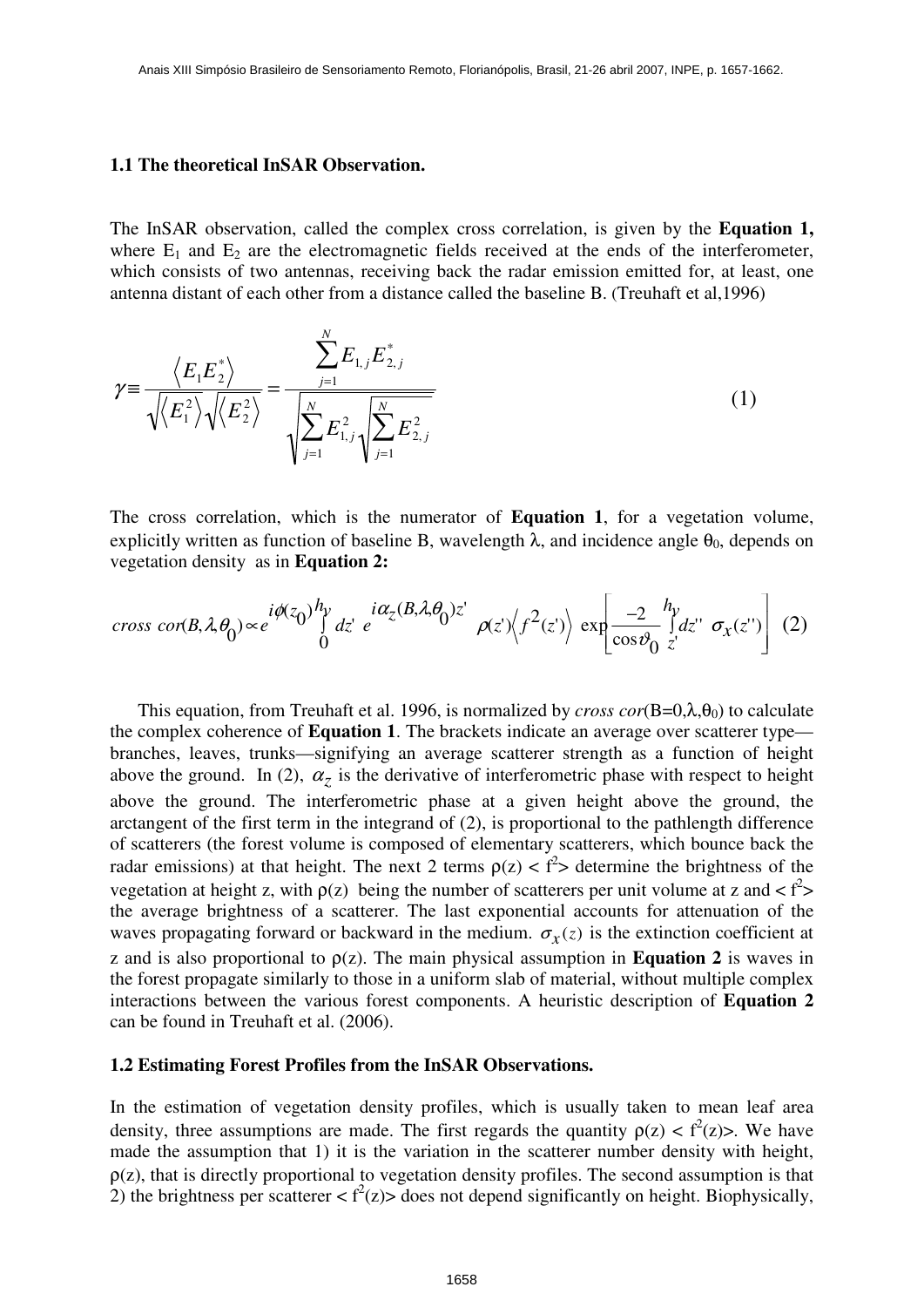this assumption implies that the average type of scatterer, for example the average size of leaves, does not appreciably change as a function of height. Mathematically, this means that the brightness of the vegetation at height z can be written as  $\rho(z) < f^2$ , varying proportional only to the number of scatterers per unit volume. Finally, it is assumed that 3) the vertical dependence of the extinction coefficient,  $\sigma_x(z)$ , in the last exponential in (2) also depends only on  $\rho(z)$ . These assumptions have never been rigorously justified through calculations relating biophysical forest features to electromagnetic scatterer characteristics. Instead relative vertical profiles estimated with the above 3 assumptions have been compared to fieldmeasured leaf area density in Central Oregon, United States (Treuhaft et al. 2002). Further assumptions of vegetation homogeneity, i.e. uniform density, have been used to estimate tree height from polarimetric interferometry (Papathanassiou and Cloude 2001).

The estimation of forest parameters follows from **Equation 2**, given the above assumptions. **Figure 1** schematically presents the estimation process which is iterative in nature. The radar system parameters, a relative shape for  $\rho(z)$  and an initial set of forest parameters is initially included in the **Equation 2**. The estimation process continues, systematically altering the forest parametes and reentering them into the Equation, minimizing the difference between the theorectical and observed coherence, the magnitude of **Equation 1**.

#### **2. Study area, methodology and data.**

The area selected for this study is located at the lower Rio Tapajós region (Pará State), limited by geographical coordinates W 55 $\degree$  06' to W 54 $\degree$  53' and S 3 $\degree$  03' to 3 $\degree$  12', along highway BR- 167 Cuiabá-Santarém and close to the São Jorge village.

In September 2000, a X (HH polarization) and P band full polarimetric system, from *AeroSensing RadarSysteme GmbH,* was flown over the cited area in a collaboration between the Brazilian Army Cartographic Service Division (DSG) and the National Institute for Space Research (INPE). AeS-1 (*AeroSensing Radar Systeme, GmbH*) radar system provides P band  $(\lambda = 72$  cm) full polarimetric image data, obtained with a middle frequency of 415 MHz, 70 MHz band-width and depression angle of 45° and X band HH data with middle frequency of 9.6 GHz, 400 MHz band-width and mean flight height of 3.216 m. The P band scenes have a pixel size with range and azimuth resolutions of 1.5 and 0.7 m respectively (1 look slant range). X band imagery have a pixel of 0.5m ground range resolution. In parallel with the airborne SAR mission, a field measurement campaign was made to measure timber volume density in the primary forest and secondary succession in selected transects inside the estimated DEM. Topographic maps and Landsat-TM images were used as complementary materials for the registration procedure and selection of sample sites in the field. One third of this area was covered by 25 P-band tracks distant 25m from each one. Five (5) tracks in sequence were selected for this study forming a multi-baseline data set with baselines ranging from 25 to 125m. Different values of the baseline length enter (2) through  $\alpha_z$ .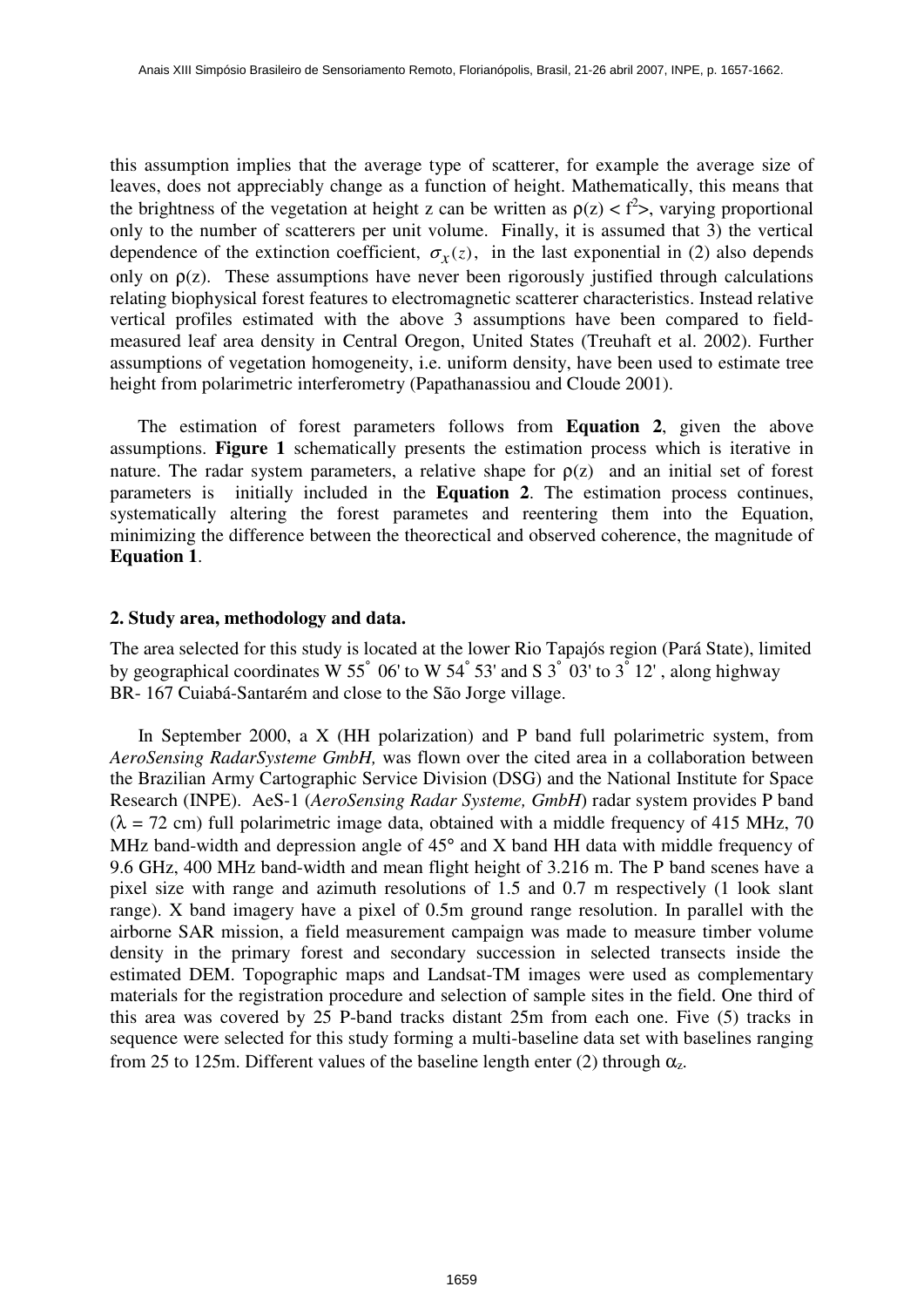



### **3. Results.**

Five complex coherence maps, corresponding to these baselines were calculated. All these maps have been corrected for signal to noise ratio and range decorrelation based on bare soil samples (where coherence is supposed to be 1). **Equation 2** has been rearranged in terms of how much energy is reflected from ground ( $w =$  ground/volume power ratio) and using the so called stand model where vegetation density is considered constant between a certain height, the pedestal, and the total forest height H. Two primary forest sites were tested for pedestal equal to zero; H/8; H/4 and H/2 where H is the total height estimated for that particular test site. **Figure 2** shows the dissimilarity (D) graphics for one case where the vegetation density is considered constant between H/8 and H. Dissimilarity, here, is defined as the Euclidian Distance between the vector of coherences calculated by Model, (one coherence value for each baseline) and the measured coherence data. The power ratio varied from zero to 2.5 and H varied form 20m to 44m. The minimum was attained at H=33m and w=1 when  $D = 0.143$ .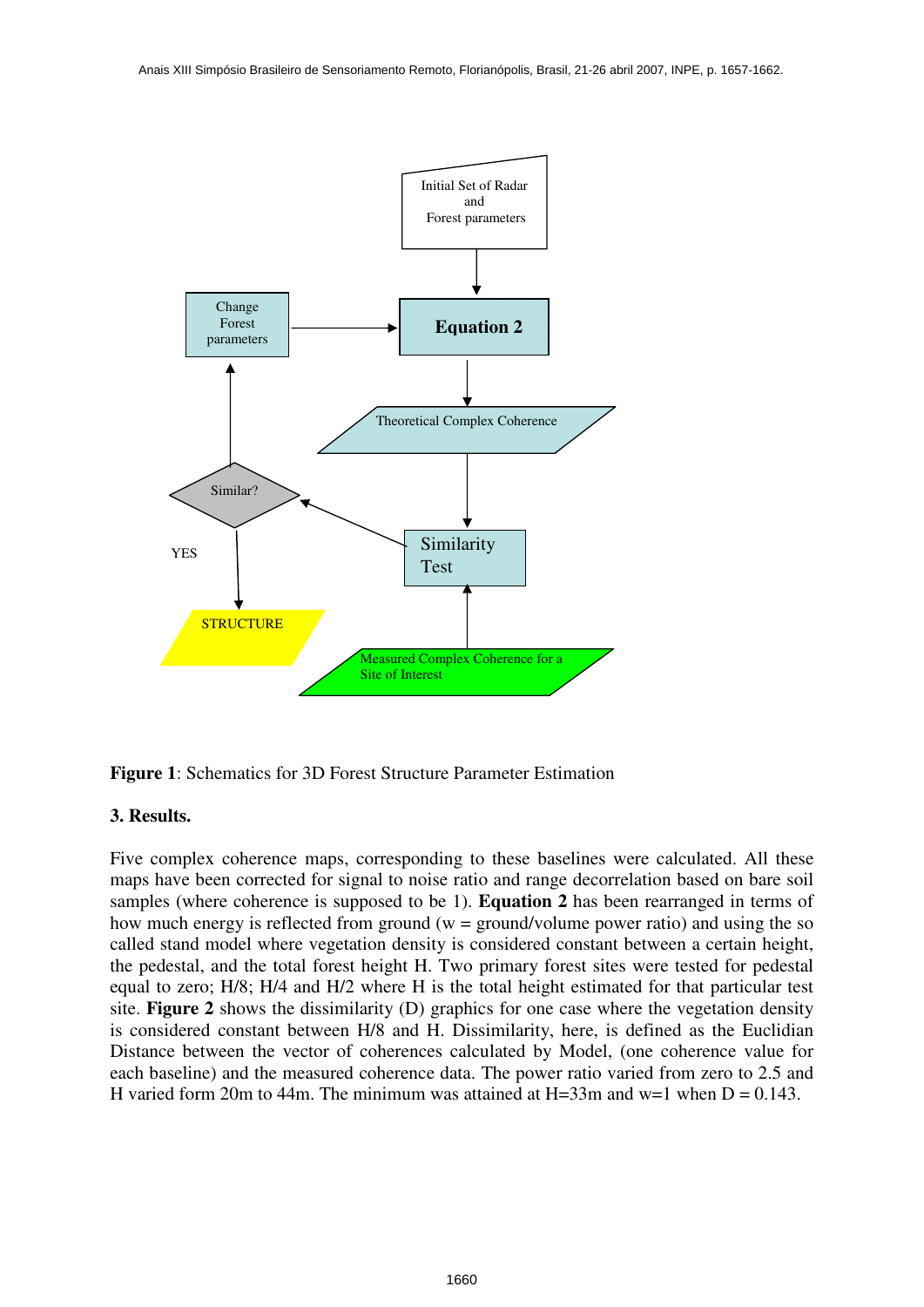

**Figure 2**. Dissimilarity variation for a Primary Forest area considering stand model where vegetation density is considered constant between H/8 and H. Minimum is attained for  $H =$ 33m and ground/volume power ratio w=1, when D=0.143.

**Table 1** shows the minimum dissimilarity D, and corresponding forest parameters for two primary Forest sites with pedestal varying in the set {0, H/8.; H/4.; H/2}. Coherence averages for each site were taken considering the complex data, covering a minimum area of 6.617 m². In this paper the modulus of these coherences was used to compose the field data. These results shows that, from five pieces of information, (five interferometric baselines), three structural parameters were calculated which allows one to describe site A as: considering uniform vegetation density, site A has most of its biomass between 4.12 m and 33m, and half of radar incoming energy is reflected on the ground. Site B has its biomass between 9.5m and 38m and most of radar energy is reflected on the volume. No detailed ground data are available for these two sites but a field trip where photos were taken, ground data observed in similar nearby sites, and the general behavior of the modeling process allows one to observe the great potential of the methodology. Further investigations will be necessary to relate these findings to actual structural forest parameters that are important in and of themselves. Also the investigations will continue taking into account the influence of other polarizations.